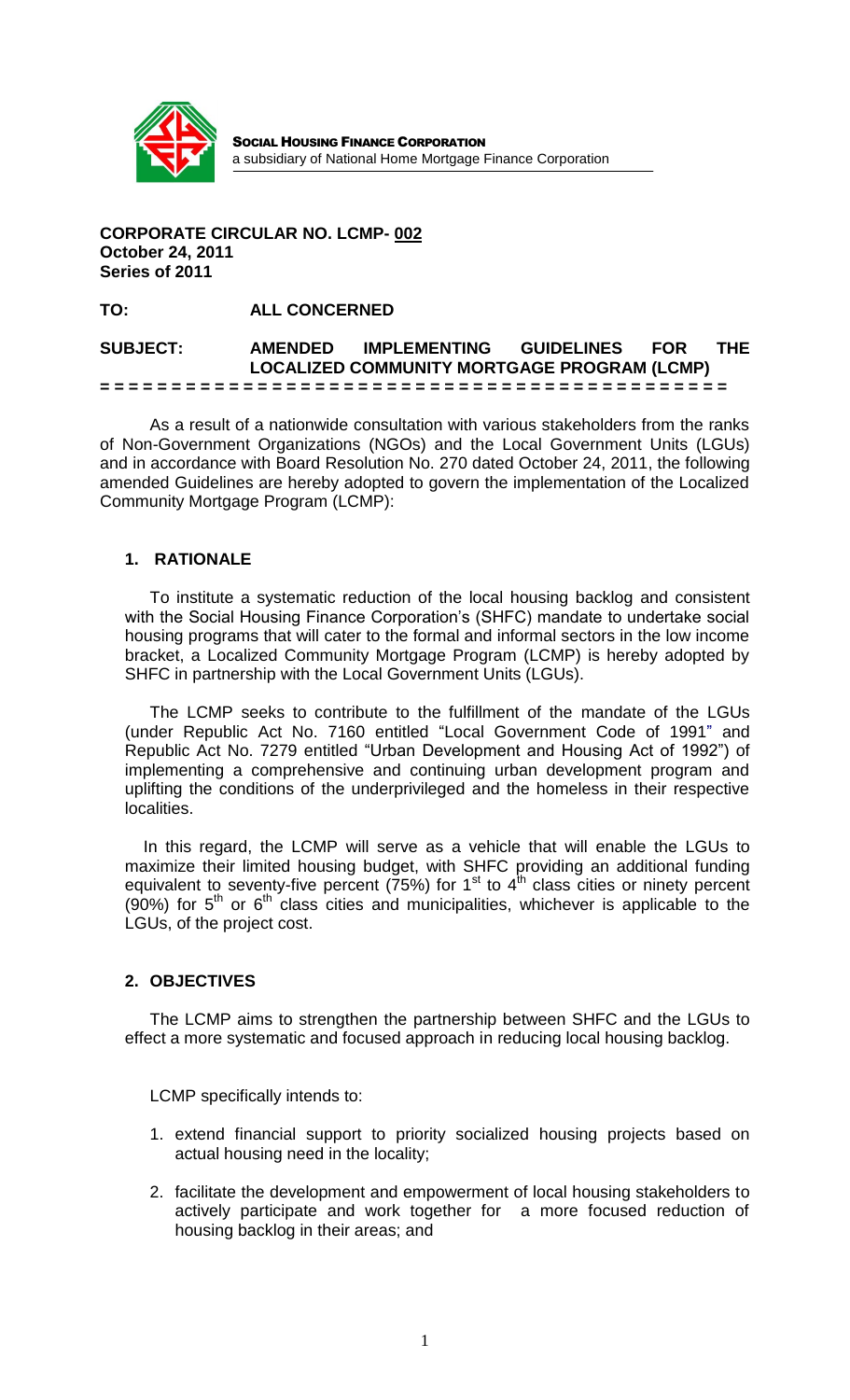3. effectively leverage and align national and local social housing funds to increase resources available for shelter and make homeownership within reach to a great number of families in partner-LGUs with substantial housing backlog.

## **3. ELIGIBLE PARTNERS**

- **3.1** Cities; and
- **3.2** Municipalities.

 Provinces may participate in the project through a joint venture undertaking, with their respective Municipalities/Cities, for the implementation of the project. Provinces are encouraged to extend assistance to the Municipalities/Cities.

## **4. OMNIBUS COMMITMENT LINE (OCL)**

An Omnibus Commitment Line (OCL) is a Commitment Line facility with a one (1) year validity from date of approval made available by SHFC based on projects identified by the partner-LGUs in the amount not to exceed Fifty Million Pesos (P50,000,000.00) per LGU. The projects that may be included under the partner-LGU's OCL shall be as follows:

- 1. On-site projects for the purpose of acquiring the land occupied by informal settlers of the partner-LGUs; or
- 2. Off-site projects for the purpose of acquiring and developing the land where informal settlers (covered by court eviction order, residing in danger zone areas, or voluntary transfer of one or several communities from the locality) will be relocated through the concept of community ownership.

## **5. PROGRAM PARTNERSHIP**

To ensure the viability of the new program, a separate processing lane at SHFC shall be created specially for LCMP.

# **5.1 Role of SHFC**

**5.1.1** To ensure the viability of the project, SHFC shall conduct a background investigation with regard to the occupancy of the Member-Beneficiaries (MB). It shall also validate the LGU appraisal of the project. Both activities shall be made prior to accreditation and granting of OCL to the prospective Partner-LGU;

**5.1.2** Upon accreditation, SHFC shall grant the qualified Partner-LGU an OCL not exceeding Fifty Million Pesos (P50,000,000.00) based on the partner-LGU's identified priority urban poor community / social housing projects;

**5.1.3** SHFC shall subsequently conduct trainings, orientations and seminars for qualified partner-LGUs on the roles, duties and responsibilities pertaining to the implementation of LCMP as narrated in Section **5.2.3**;

**5.1.4** SHFC shall issue the Letter of Guaranty (LOG) in favor of the landowner upon submission of a certification from the Local Housing Board (LHB) of the partner-LGU that the project has been processed in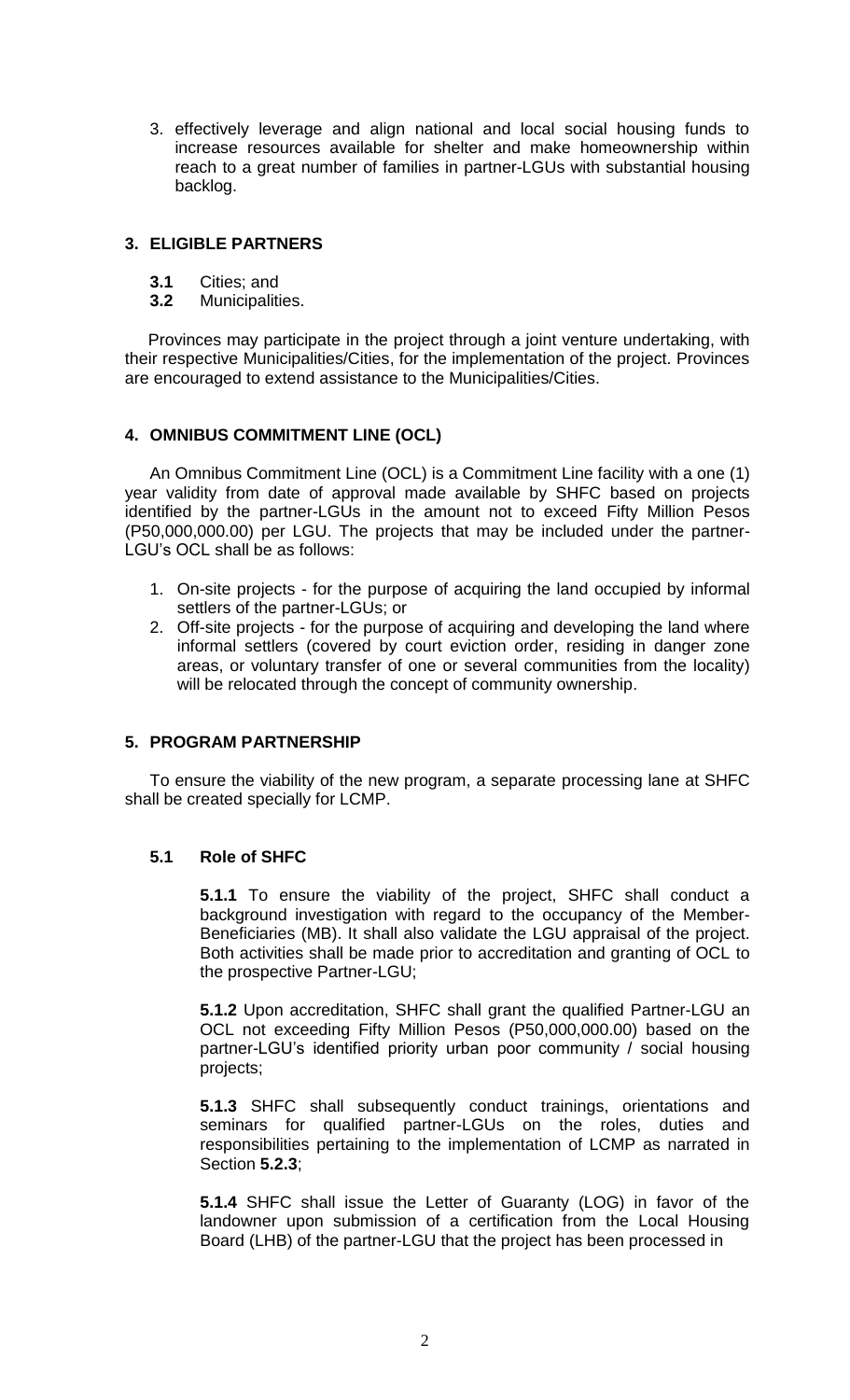accordance with SHFC Community Mortgage Program (CMP) guidelines and payment of performance warranty by the partner-LGU as defined in Section **5.2.6**;

**5.1.5** SHFC shall release to the landowner the amount equivalent to seventy-five percent  $(75%)$  for  $1<sup>st</sup>$  to  $4<sup>th</sup>$  class cities or ninety percent  $(90%)$ for  $5<sup>th</sup>$  or  $6<sup>th</sup>$  class cities and municipalities of the project cost in accordance with Section **5.2.4** within thirty (30) days from the partner-LGUs' submission of warranty on the project as defined in Section **10.1** signed by the municipal/city mayor together with the complete documentary requirements as provided for under the new CMP revised guidelines and a review of the submitted Transfer Certificate of Title (TCT) in the name of the HOA with the corresponding annotation of REM in favor of SHFC;

**5.1.6** Within one hundred twenty (120) working days from the release of the take-out proceeds, SHFC shall conduct a post audit of the project and its loan documents submitted by the partner-LGU to validate and determine its compliance with CMP loan guidelines; and

 **5.1.7** SHFC shall refund to the partner-LGU the performance warranty deposit submitted under Section **5.2.6** after issuance of post-audit clearances.

### **5.2 Role of the Partner-LGU**

**5.2.1** The partner-LGU, through its LHB, shall identify priority urban poor communities / social housing projects and enroll the same under the OCL;

**5.2.2** The partner-LGU shall enter into a Memorandum of Agreement (MOA) with SHFC undertaking to perform its role in the LCMP and to abide by the guidelines of the Program;

**5.2.3** The partner-LGU shall perform all pre-take-out functions in accordance with SHFC policies and guidelines as follows:

- 1. Accreditation of Non-Government Organizations (NGOs)/ Private Organizations (POs) as CMP Mobilizers;
- 2. Background Investigation of Community Association/s (CAs), Site Inspection and Appraisal of Project(s);
- 3. Loan examination; and
- 4. Mortgage examination.

**5.2.4** The partner-LGU shall put-up an equity for the total project cost as counterpart contribution, equivalent to twenty-five percent (25%) of the project cost for  $1<sup>st</sup>$  to  $4<sup>th</sup>$  class cities or Ten percent (10%) of the project  $\cos t$  for  $5^{\text{th}}$  and  $6^{\text{th}}$  class cities and municipalities, which can be in the form of any of the following:

**5.2.4.1** land owned by the partner-LGU to serve as site of the project;

**5.2.4.2** cash financing to pay-off the lot price (privately owned land); or

**5.2.4.3** site development.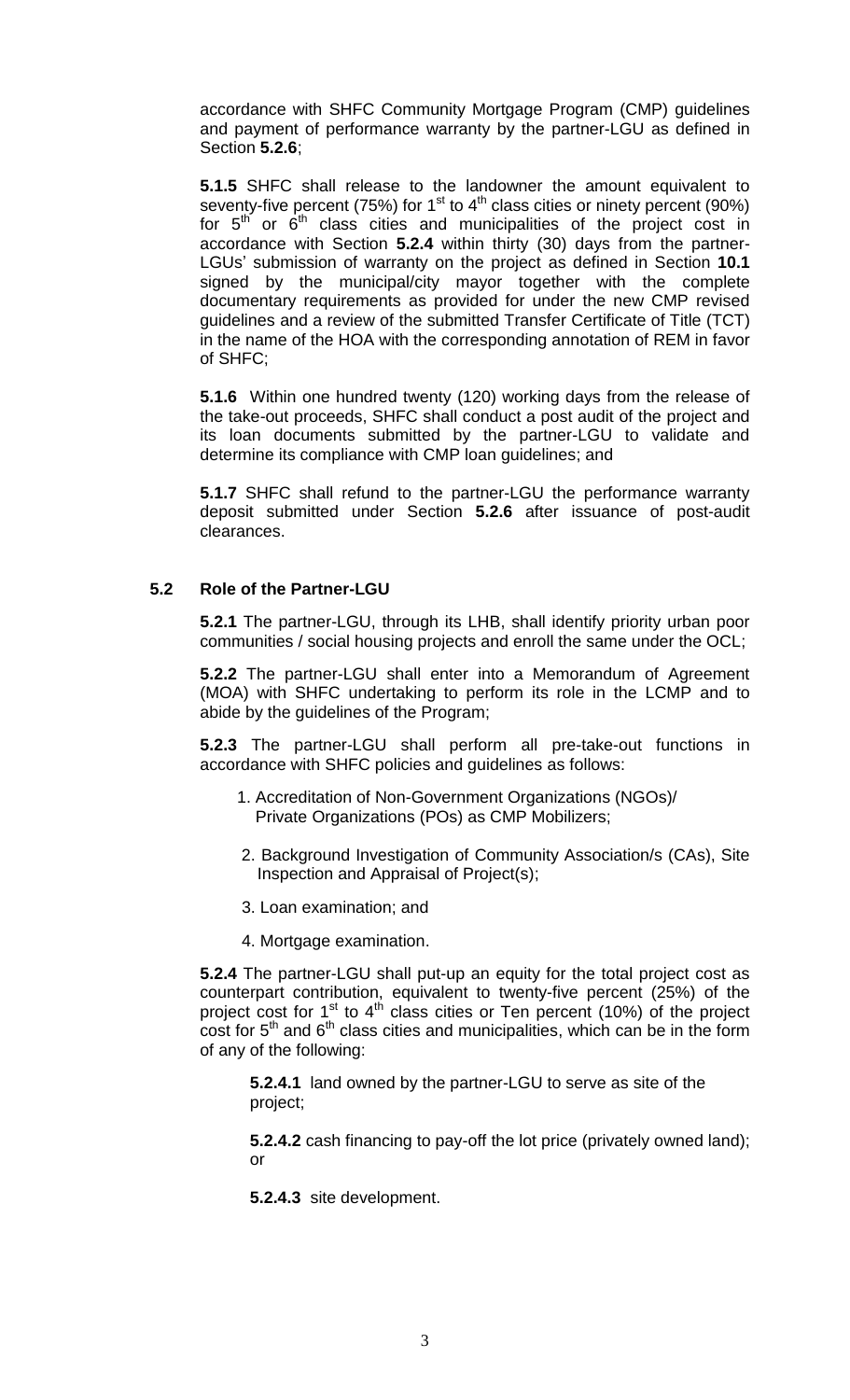**5.2.5** The partner-LGU shall allow the institutional representation and participation of local housing partners *i.e.* POs, NGOs, Key Shelter Agencies (KSA) regional branches, in the LHB;

**5.2.6** The partner-LGU shall put up a refundable cash deposit to SHFC equivalent to six (6) months amortization of the CA loan as a performance warranty to cover the projects enrolled under the OCL to be paid prior to issuance of LOG;

**5.2.7** The partner-LGU shall assist SHFC in its post take-out collection of monthly amortizations which will include, among others, the following activities:

- 1. Distribution of billing / demand letters;
- 2. Resolution of conflicts within the CA; and
- 3. Facilitation of CA filed-ejectment cases against delinquent memberbeneficiaries.

It shall also assist the CAs in the individualization of community loans and titles consistent with the existing SHFC CMP guidelines; and

**5.2.8** Whenever necessary, the partner-LGU shall assist the CA in finding a substitute MB from the tagging and census list who shall assume the obligation of the defaulting MB. For this purpose, the certification issued by the CA regarding replacement of defaulting MB or substitution shall be endorsed and submitted by the partner-LGU to SHFC.

### **5.3 Role of the CMP Mobilizer**

**5.3.1** LGU-accredited NGOs and POs shall act as its local partner/CMP Mobilizer and perform pre-take-out functions;

**5.3.2** As a local partner/CMP Mobilizer, NGO/PO shall assist the partner-LGU in the community organization stage of the CA up to whatever stage the partner-LGU may deem necessary.

## **5.4 Role of the CA**

**5.4.1** The CA, composed of the local informal settlers, shall be the program beneficiaries and may avail of a CA loan with SHFC, through its partner-LGU;

**5.4.2** The CA, with the assistance of the partner-LGU, shall be responsible in maintaining itself as a viable organization and instilling financial discipline among its members by setting up a savings account to be utilized in defraying pre-take-out and post take-out expenses;

**5.4.3** The CA, with the assistance of the partner-LGU, shall be responsible for collecting the monthly amortizations from its MBs and has the duty of remitting the aggregate amount to SHFC or its accredited collecting bank supported with an abstract of collection;

**5.4.4** The CA shall assume and pay all collection related penalties of the association and shall be responsible in replacing defaulting MBs in coordination with its partner-LGU or its designated local housing partner. To effect such replacement, the CA shall issue a certification under oath that the substitution came from the tagging and census list provided by the partner-LGU; and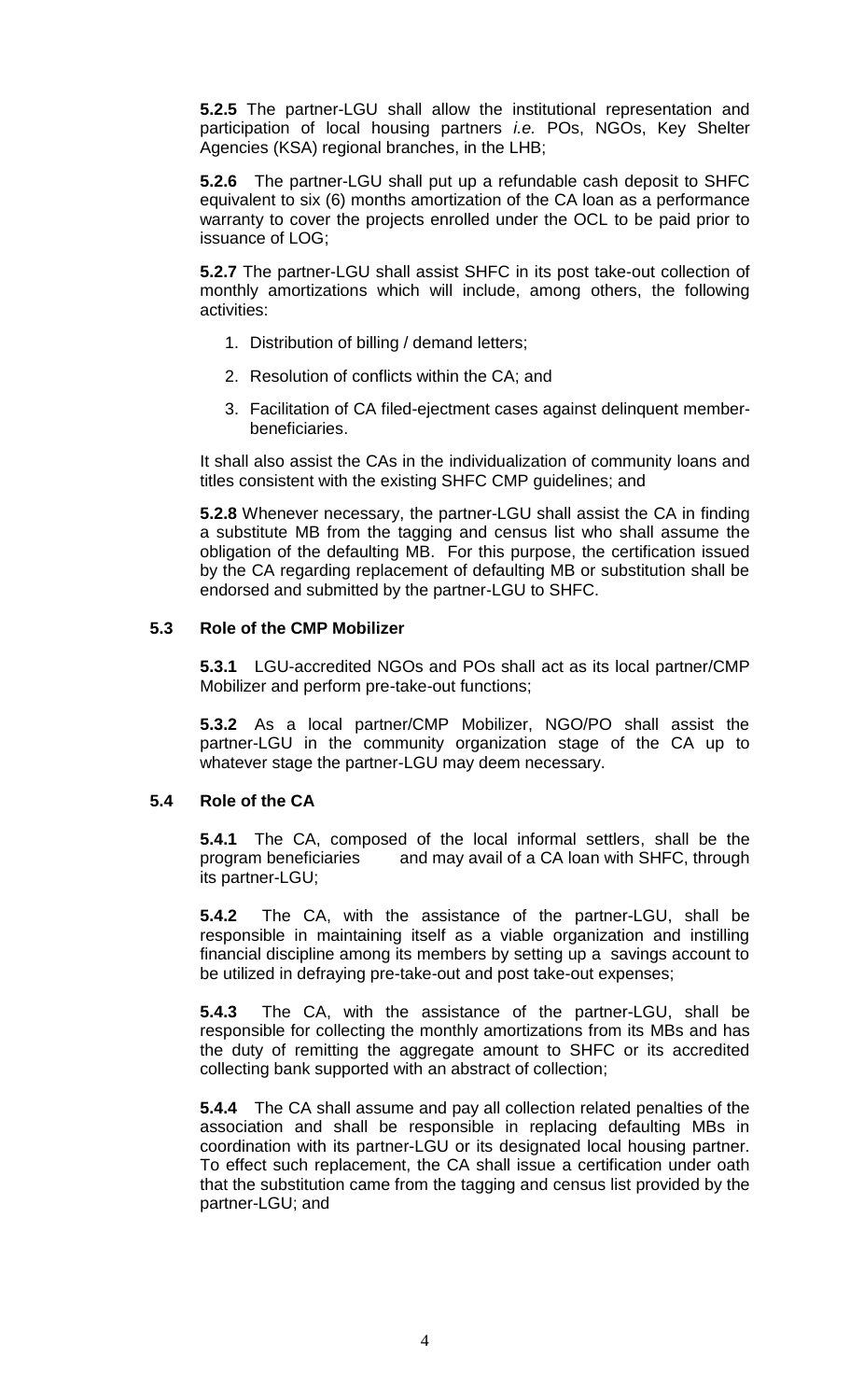**5.4.5** The CA, with the assistance of the partner-LGU, shall be responsible for the payment of advance payment equivalent to three (3) months amortization of the CA loan to be paid prior to loan release. This payment may be applied to the CA loan in case of default.

### **6. LOAN AMOUNT/ INTEREST RATE/ LOAN TERM/ REPAYMENT PERIOD**

### **6.1 LOAN AMOUNT**

The CA loan drawn against the OCL of the partner-LGU shall be equivalent to seventy-five percent (75%) for 1<sup>st</sup> to 4<sup>th</sup> class cities or ninety percent (90%) for  $5<sup>th</sup>$  or  $6<sup>th</sup>$  class cities and municipalities of the total project cost as defined in Section **5.1.5**.

### **6.2 INTEREST RATE/LOAN TERM/REPAYMENT PERIOD**

**6.2.1** The CA loan shall bear an interest rate of six percent (6%) per annum payable in equal monthly amortizations for a maximum period of twenty-five (25) years; and

**6.2.2** Upon individualization of the loan based on the approved subdivision plan, the individual loans of the MBs shall be adjusted, if necessary, in accordance with their respective approved technical descriptions. In no case shall the MBs be more than 60 years old at the time of individualization.

### **7. INCENTIVES**

### **7.1 FOR PARTNER-LGUS**

The partner-LGU shall be entitled to 1/6 of actual amount of interest collected from the CA monthly loan amortization as incentive for collection services rendered if the Collection Efficiency Rating (CER) of the project reaches ninety to one hundred percent (90-100%) rating, provided further that they have assisted SHFC in its collection campaign as defined in Section **5.2.7**.

The 1/6 interest incentive shall however be released only after the issuance of post-audit clearances from SHFC.

## **7.2 FOR LGU-ACCREDITED CMP MOBILIZERS**

The LGU-accredited CMP mobilizers shall be entitled to two percent (2%) of the loan, payable as follows:

- 1. One percent (1%) upon take-out of community loan; and
- 2. One percent (1%) upon completion of post-audit activity on the project.

### **8. DOCUMENTARY REQUIREMENTS FOR ACCREDITATION OF ELIGIBLE PARTNER CITIES/MUNICIPALITIES**

- **8.1** Filled up Pro-forma Application Form;
- **8.2** An updated inventory of local housing backlog;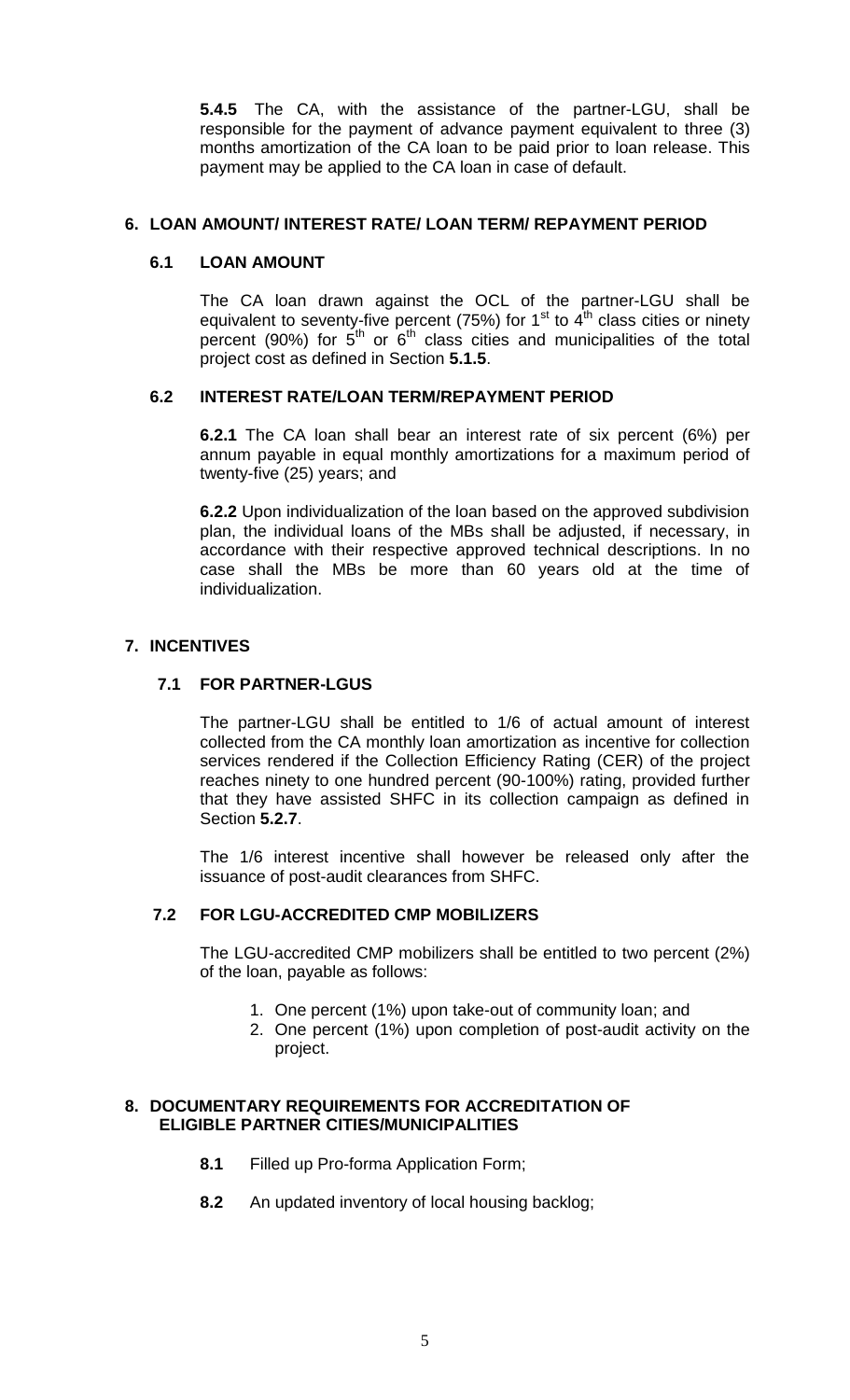**8.3** Municipal/City Council Resolution for the creation of a Local Housing Board (LHB) with equitable multi-sectoral representation that must have a NGO/PO representative involved in housing and urban development;

**8.4** Municipal/City Council approved organizational structure and personnel complement of the unit / department in-charge of socialized housing or other housing programs;

 **8.5** Municipal/City Council Resolution authorizing the Local Chief Executive to make a refundable cash deposit equivalent to six (6) months amortization of CA loan in favor of SHFC as performance warranty for the project/s to be enrolled under the OCL as well as authorizing the said Local Chief Executive to sign, negotiate and transact with SHFC and other LCMP partners to fully operationalize and implement LCMP in the locality;

 **8.6** Municipal/City Council Resolution specifying the list of priority projects together with its respective funding allocations;

 **8.7** Project Profile of projects to be enrolled including:

- **1.** Appraisal Report; and
- **2.** Masterlist of Beneficiaries.

**8.8** Municipal/City approved Ordinance indicating the procedure and criteria for accreditation of CMP Mobilizers.

If available, the following documents shall also be submitted:

 **8.9** An updated Comprehensive Land Use Plan (CLUP) and Comprehensive Shelter Plan (CSP) approved by their respective LHB;

 **8.10** Municipal/City Council ratified Annual Investment Plan (AIP) indicating the prioritized LCMP project/s for the year and the approved regular budget allocation for housing; and

**8.11** Commission on Audit (COA) Audited Financial Statements for the past three (3) years.

## **9. ACCREDITATION AND GRANTING OF OCL TO PARTNER- LGU**

- **9.1** SHFC shall evaluate the submitted documents under Section **8** as to completeness and authenticity.
- **9.2** To ensure the viability of the project, SHFC shall conduct a background investigation with regard to the occupancy of the MBs. It shall also validate the LGU appraisal of the project. Both activities shall be made prior to accreditation and granting of OCL to the prospective Partner-LGU.
- **9.3** SHFC shall present a report regarding the results of the evaluation for approval by the Credit Committee of SHFC.
- **9.4** Upon accreditation and approval of the OCL, a MOA shall be executed between SHFC and the partner-LGU (Section **5.2.2**).